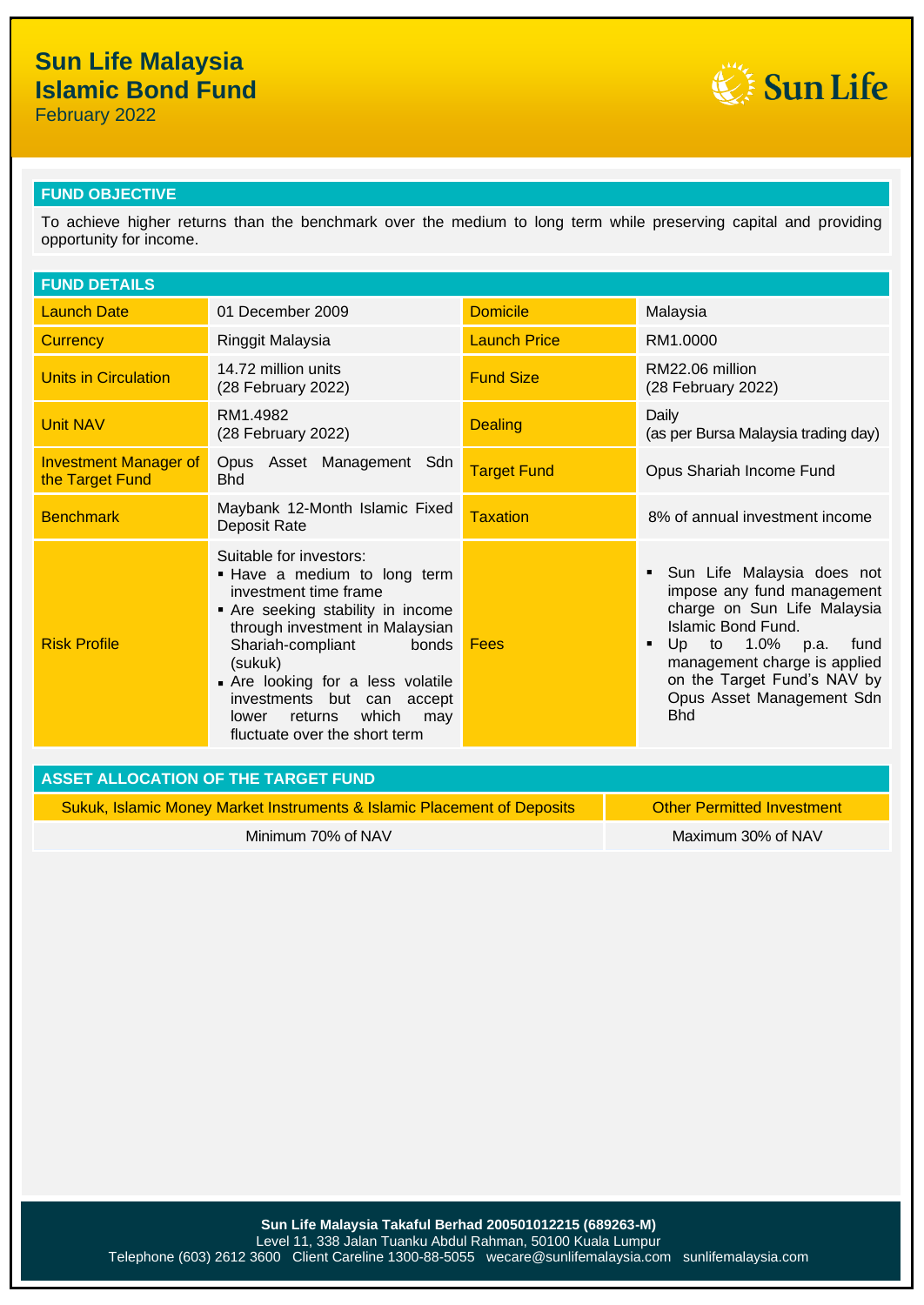February 2022



| <b>SECTOR ALLOCATION OF THE TARGET FUND</b> |              |                           |        | TOP HOLDINGS OF THE TARGET FUND |        |               |
|---------------------------------------------|--------------|---------------------------|--------|---------------------------------|--------|---------------|
| <b>Investment Holding</b>                   | 24.28%       | <b>Sukuk Issuer</b>       | Coupon | <b>Maturity Date</b>            | Rating | %             |
| <b>Finance</b>                              | 18.46%       | DANGA CAP                 | 4.60%  | 23.02.26                        | AAA    | 14.2          |
| <b>Toll Road</b>                            | 12.21%       | <b>BHD</b>                |        |                                 |        |               |
| Infrastructure                              | 9.58%        | DANGA CAP<br><b>BHD</b>   | 4.88%  | 29.01.30                        | AAA    | 6.7           |
| <b>Telecommunication</b>                    | 8.89%        | Maybank B3                | 4.08%  | 25.09.24                        | AA3    | 6.5           |
| <b>Bank</b>                                 | 6.53%        | AT <sub>1</sub>           |        |                                 |        |               |
| <b>Transport / Port</b>                     | 5.36%        | Danainfra<br>Nasional Bhd | 3.93%  | 27.11.34                        | NR-GG  | 6.2           |
| <b>Water</b>                                | 4.26%        | <b>BGSM</b>               | 7.10%  | 28.12.22                        | AA3    | 5.8           |
| <b>Property</b>                             | 1.07%        | <b>MGMT</b>               |        |                                 |        |               |
| <b>Industrial</b>                           | 1.07%        | <b>Credit Profile</b>     |        |                                 |        | $\frac{9}{6}$ |
| <b>Plantation</b>                           | AAA<br>1.06% |                           | 39.66  |                                 |        |               |
| Cash                                        | AA3<br>7.22% |                           | 35.13  |                                 |        |               |
| <b>Total</b>                                | 100.00%      | NR-GG                     |        |                                 |        | 14.81         |
|                                             |              | AA1                       |        |                                 | 3.17   |               |
|                                             |              | Cash                      |        |                                 |        | 7.22          |

#### **PERFORMANCE RECORD**

This fund feeds into Opus Shariah Income Fund ("Target Fund") with the objective to achieve higher returns than the benchmark over the medium to long term while preserving capital and providing opportunity for income.

Table below shows the investment returns of Sun Life Malaysia Islamic Bond Fund versus its benchmark as at 28 February 2022:

| $\frac{9}{6}$    | YTD  | <b>1M</b> | 1-Year  | 3-Years | 5-Years | <b>10-Years</b> | <b>Since</b><br><b>Inception</b> |
|------------------|------|-----------|---------|---------|---------|-----------------|----------------------------------|
| Fund*            | 0.19 | 0.19      | $-1.36$ | 8.99    | 18.88   | 35.53           | 49.82                            |
| <b>Benchmark</b> | 0.30 | 0.14      | 1.85    | 7.17    | 14.22   | 33.59           | 42.31                            |

*\* Calculation of past performance is based on NAV-to-NAV*

**Notice: Past performance of the fund is not an indication of its future performance which may differ. The fund performance is not guaranteed.**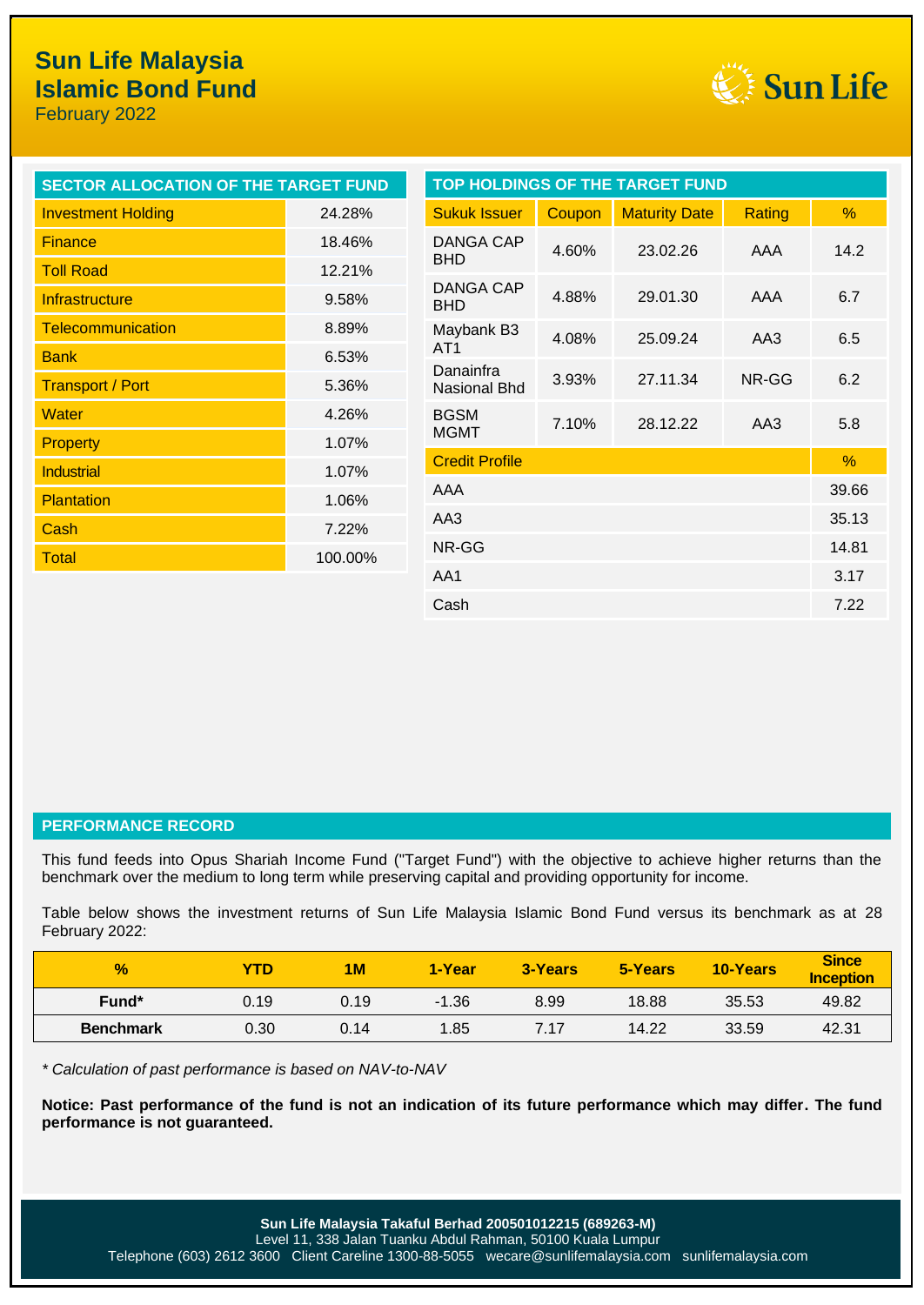

#### **FUND MANAGER'S COMMENTS**

Superseding Omicron, simmering geopolitical tensions and a cloudy inflation outlook will mean dim prospects for sukuk markets. We expect global markets to gyrate as investors digest the implications of potential conflict on the Fed rate hike path. Despite a potential whipsawing in overseas markets, we expect domestic sukuk yields to reflect a Malaysian economy that has finally rejoined the path to a sustainable economic recovery. Our expectations are still only a 25 bps rate hike by Bank Negara Malaysia (BNM) in the 2H2022. With sukuk yields already up by 75 – 100 bps across the curve in 2021, this should cap higher yields in Malaysia, while transient volatility may present opportunities of value in the market. Corporate financial strength is expected to benefit from the Malaysian economy recovery that is back on track. Thus, moving forward, we will continue to raise our corporate sukuk holdings with selective credits. We are targeting an allocation of 70% - 80% allocation to corporate sukuk and the remainder in government, government guaranteed papers and cash. To mitigate elevated market volatility, we will keep shorter duration of around 3 – 5 years.

#### **RISKS**

All investment carries some form of risks. The potential key risks include but are not limited to the following:

| <b>Market risk</b>          | The usual risks of investing and participating in listed and unlisted securities apply to an<br>investment in the units. Prices of securities may go up or down in response to changes in<br>economic conditions, profit rates, and the market's perception of securities. These may cause<br>the price of units to go up or down as the price of units is based on the current market value of<br>the investments of the target fund.                                                                |
|-----------------------------|-------------------------------------------------------------------------------------------------------------------------------------------------------------------------------------------------------------------------------------------------------------------------------------------------------------------------------------------------------------------------------------------------------------------------------------------------------------------------------------------------------|
| <b>Fund management risk</b> | The performance of the target fund depends on, amongst other things, the experience and<br>expertise of Opus AM. Poor management of the target fund will jeopardise the investment of<br>the target fund and subsequently, may lead to losses to unit holders.<br>The risk is reduced through the following:                                                                                                                                                                                          |
|                             | Implementation of a consistent structured investment process; and<br>$\bullet$<br>Establishment and implementation of stringent internal policies and procedures.<br>$\bullet$                                                                                                                                                                                                                                                                                                                        |
| <b>Non-compliance risk</b>  | This involves the risk of fraudulent acts or the risk that rules set out in the governing deed or<br>law that govern the target fund's operations or internal policies and procedures are not being<br>complied with (e.g. human and system errors), which may result in loss to the target fund.                                                                                                                                                                                                     |
|                             | The risk is reduced through the establishment and implementation of appropriate compliance<br>guidelines and stringent internal control policies.                                                                                                                                                                                                                                                                                                                                                     |
| <b>Interest rate risk</b>   | Investments in debt securities are subject to the risk of profit rate fluctuations. Prices of debt<br>securities will normally move in the opposite direction of interest rates. A rise or fall in interest<br>rates will cause a fall or rise respectively in prices of debt securities. The target fund may<br>experience a capital loss or gain respectively should the debt securities be sold before<br>maturity.                                                                                |
|                             | Opus AM adopts a top-down investment approach to ensure a thorough evaluation of macro-<br>economic factors is undertaken in order to form an interest rate view. Opus AM will develop the<br>portfolio maturity structure based on their interest rate view to capitalise on expected<br>movements in interest rates. In addition, it is also intended to have maturity diversification to<br>ensure limited impact on the portfolio value in case of adverse changes in interest rate<br>direction. |
|                             | Note: The interest rate is a general indicator that will have an impact on the management of<br>funds regardless if the target fund is a Shariah fund or otherwise. All the investments carried<br>out for the target fund are Shariah-compliant.                                                                                                                                                                                                                                                     |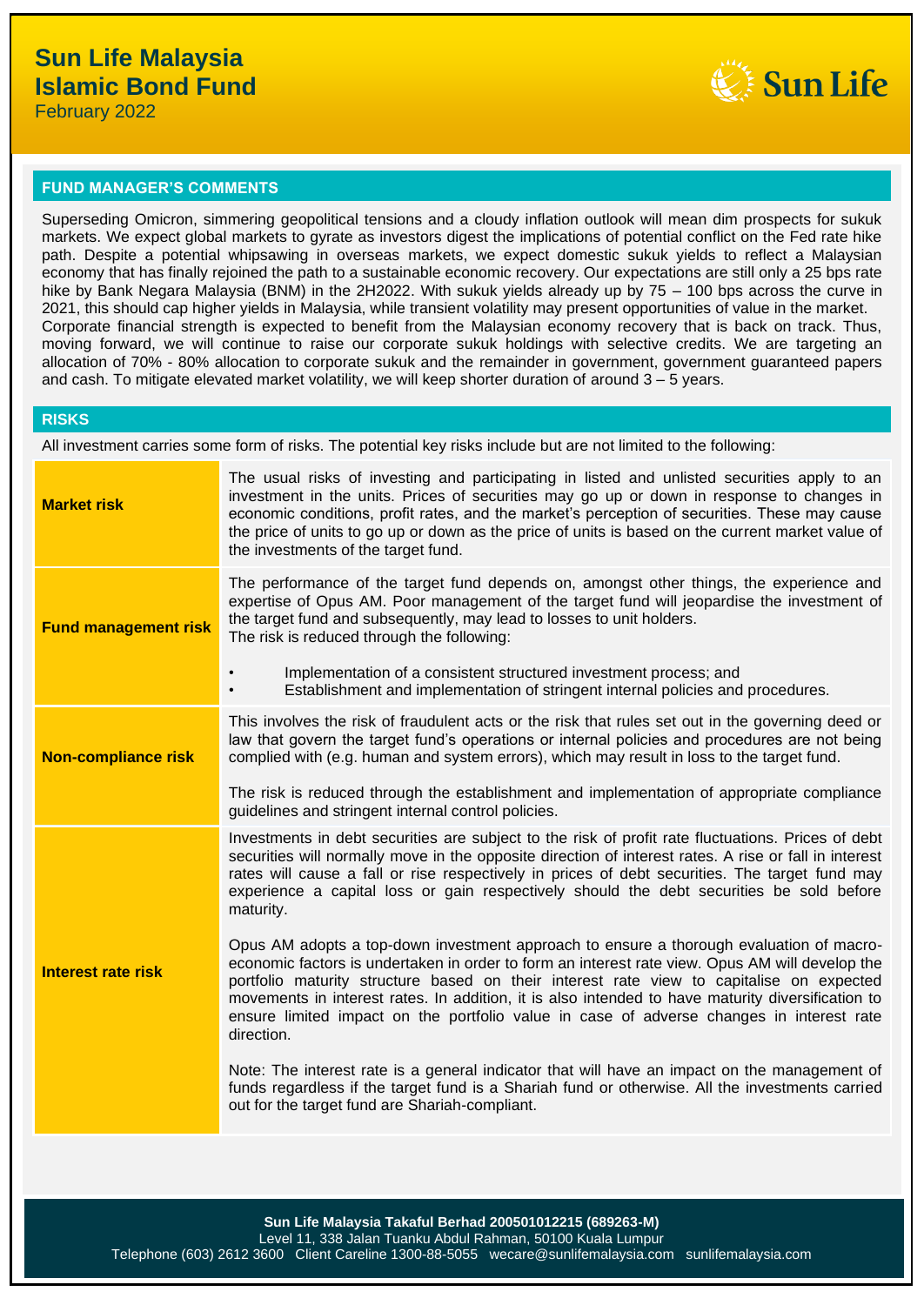February 2022



| <b>RISKS (CONTINUED)</b>   |                                                                                                                                                                                                                                                                                                                                                                                                                                                                                                                                                                                                                                                  |
|----------------------------|--------------------------------------------------------------------------------------------------------------------------------------------------------------------------------------------------------------------------------------------------------------------------------------------------------------------------------------------------------------------------------------------------------------------------------------------------------------------------------------------------------------------------------------------------------------------------------------------------------------------------------------------------|
| <b>Equity risk</b>         | The target fund is allowed to hold redeemable Sukuk that are convertible into equity. In the<br>event Opus AM chooses to convert the redeemable Sukuk into equity, the target fund will be<br>exposed to equity risk. Equity risk refers to the performance of the equity securities that is<br>much more volatile and difficult to predict as compared to Sukuk. The effect of such volatility<br>and unpredictable performance of the equity securities may have an adverse impact on the<br>target fund's NAV per unit.<br>However, this risk is limited as Opus AM will sell the said equity within 3 months from the date<br>of conversion. |
| <b>Concentration risk</b>  | The target fund is susceptible to the concentration risk. As the target fund has no limit<br>restriction for money placements or deposits with any single financial institution, there is a<br>possibility that the target fund may be exposed to a single financial institution. The target fund<br>may also be exposed to a single or group issuer limits if the NAV is RM30 million and below.<br>The concentration risk is managed through the monitoring of credit analysis conducted on<br>financial institutions and issuers.                                                                                                             |
|                            | This risk can be referred to:                                                                                                                                                                                                                                                                                                                                                                                                                                                                                                                                                                                                                    |
|                            | 1. Issuer's creditworthiness<br>This risk is intrinsic with the target fund's investments in Sukuk and refers to the issuer<br>of the Sukuk's creditworthiness and its expected ability to repay debt. Default happens<br>when the issuer is not able to make timely payments of profit on the coupon payment<br>date or principal repayment on the maturity date. If default happens, this will cause a<br>decline in the value of the defaulted Sukuk and subsequently affect the target fund's<br>NAV per unit.<br>Opus AM minimises the target fund's credit risk by adopting the following:                                                 |
| <b>Credit/Default risk</b> | Conducting thorough credit analysis before any investment to ascertain the<br>creditworthiness of different issuers; and<br>Diversifying the portfolio by investing in different issuers, if possible.<br>$\bullet$                                                                                                                                                                                                                                                                                                                                                                                                                              |
|                            | 2. Financial institutions' creditworthiness<br>This risk refers to a financial institution that is a party to the trade or placement contract<br>of the target fund, may default in its payment.<br>Opus AM minimises the target fund's credit and default risk by conducting a thorough<br>credit analysis on the financial institutions' creditworthiness. With regards to the trading<br>of the target fund's Sukuk, the risk is minimised by dealing only with any financial<br>institution via Real Time Electronic Transfer of Funds and Securities ("RENTAS")<br>system.                                                                  |